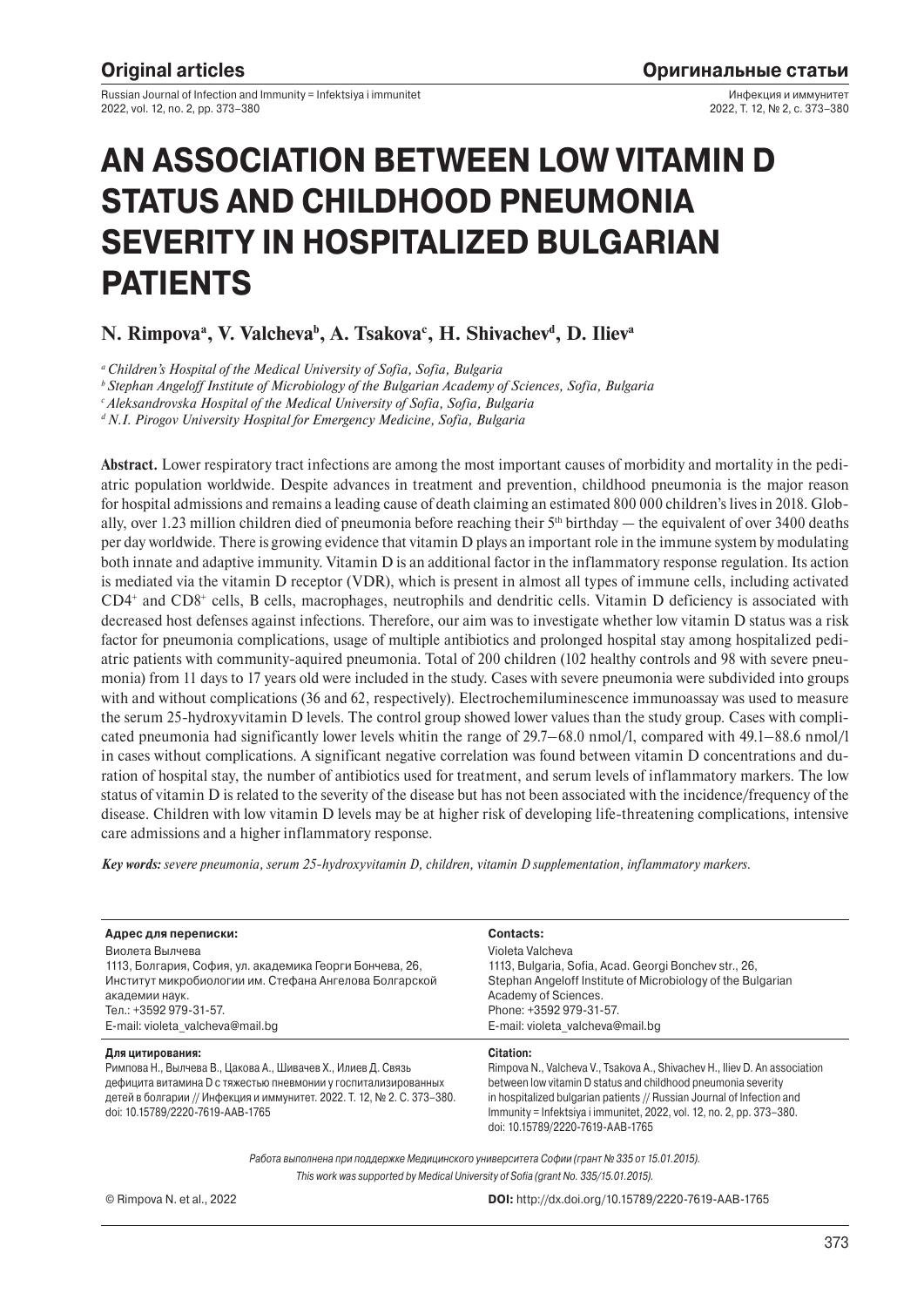## **СВЯЗЬ ДЕФИЦИТА ВИТАМИНА D С ТЯЖЕСТЬЮ ПНЕВМОНИИ У ГОСПИТАЛИЗИРОВАННЫХ ДЕТЕЙ В БОЛГАРИИ**

## **Римпова Н.1 , Вылчева В.2 , Цакова А.3 , Шивачев Х.4 , Илиев Д.1**

*1 Детская больница Медицинского университета Софии, София, Болгария*

*3 Александровская больница Софийского медицинского университета, София, Болгария*

*4 Университетская больница неотложной медицины им. Пирогова, София, Болгария*

**Резюме.** Инфекции нижних дыхательных путей являются одной из наиболее важных причин заболеваемости и детской смертности во всем мире. Несмотря на успехи в лечении и профилактике, детская пневмония является основной причиной госпитализации и смертности. В 2018 г. она унесла примерно 800 000 жизней. Во всем мире более 1,23 млн детей умерли от пневмонии, не дожив до своего пятилетия, что эквивалентно более 3400 смертям в день. Появляется все больше свидетельств того, что витамин D играет важную роль в иммунной системе, модулируя как врожденный, так и адаптивный иммунитет. Витамин D является дополнительным фактором регуляции воспалительной реакции. Его действие опосредуется рецептором витамина D (VDR), который присутствует практически во всех типах иммунных клеток, включая активированные клетки CD4+ и CD8+, В-клетки, макрофаги, нейтрофилы и дендритные клетки. Дефицит витамина D связан со снижением защиты хозяина от инфекций. Целью данного исследования был анализ низкого уровня витамина D как фактора риска осложнений пневмонии, использования нескольких антибиотиков и длительного пребывания в больнице среди госпитализированных педиатрических пациентов с внебольничной пневмонией. Всего в исследование были включены 200 детей (102 здоровых [контроль] и 98 с тяжелой пневмонией) в возрасте от 11 дней до 17 лет. Больные с тяжелой пневмонией были разделены на 2 группы: с осложнениями (36 человек) и без осложнений (62 человека). Для измерения уровней 25-гидроксивитамина D использовали электрохемилюминесцентный иммуноанализ. Контрольная группа показала более низкие значения, чем основная группа. Больные с осложненной пневмонией имели значительно более низкие уровни (в диапазоне 29,7–68,0 нмоль/л) по сравнению с больными без осложнений (в диапазоне 49,1–88,6 нмоль/л). Была обнаружена значимая отрицательная корреляция между концентрацией витамина D и продолжительностью пребывания в больнице, количеством антибиотиков, используемых для лечения, и уровнями маркеров воспаления в сыворотке крови. Низкий уровень витамина D связан с тяжестью заболевания, но не связан с заболеваемостью/частотой заболевания. Дети с низким уровнем витамина D могут подвергаться более высокому риску развития опасных для жизни осложнений, госпитализации с реанимацией и более выраженной воспалительной реакции.

*Ключевые слова: тяжелая пневмония, сыворотка 25-гидроксивитамина D, дети, добавки витамина D, маркеры воспаления.*

# Introduction

Lower respiratory tract infections are among the most important causes of morbidity and mortality in the pediatric population worldwide. Despite advances in treatment and prevention, childhood pneumonia is a major reason for hospital admissions and remains a leading cause of death claiming an estimated 800 000 children's lives in 2018. Globally, over 1.23 million children died of pneumonia before reaching their  $5<sup>th</sup>$  birthday — the equivalent of over 3400 deaths per day worldwide [27, 28].

There is growing evidence that vitamin D plays an important role in the immune system by modulating both innate and adaptive immunity. Vitamin D is an additional factor in the inflammatory response regulation [16]. Its action is mediated via the vitamin D receptor (VDR), which is present in almost all types of immune cells, including activated CD4+ and CD8+ cells, B cells, macrophages, neutrophils and dendritic cells. Vitamin D deficiency is associated with decreased host defenses against infections [6].

The relationship between vitamin D deficiency and the susceptibility to infections was investigated initially for tuberculosis patients [18]. Human

alveolar macrophages stimulate the Toll-like receptors (TLR) in the presence of *M. tuberculosis*. TLR-activation upregulates VDR expression and vitamin D 1α-hydroxylase gene, thus increasing the local levels of  $1,25(OH), D$ <sub>3</sub> [22]. A positive correlation between vitamin D levels in respiratory epithelial cells and antimicrobial peptide mRNA production has been reported [14]. Cathelicidine and beta-defensins are important components of the innate immunity in the lower respiratory tract. They inhibit pneumococcal, meningococcal, and group A streptococcal disease-causing agents [2]. These local vitamin D effects suggest the role of its deficiency in the development of acute lower respiratory tract infections. Some studies report that low vitamin D status is a risk factor for more severe disease among hospitalized pneumonia patients [15]. Recent reviews also supported the possible role of vitamin D in decreasing the risk of COVID-19 infections and mortality [7]. Adequate vitamin D concentrations can be a beneficial factor in preventing serious illness, faster recovery, and reduced hospital stays [21].

The relationship between serum vitamin D levels and the incidence and severity of pneumonia in hospitalized children has not been analyzed yet

*<sup>2</sup> Институт микробиологии им. Стефана Ангелова Болгарской академии наук, София, Болгария*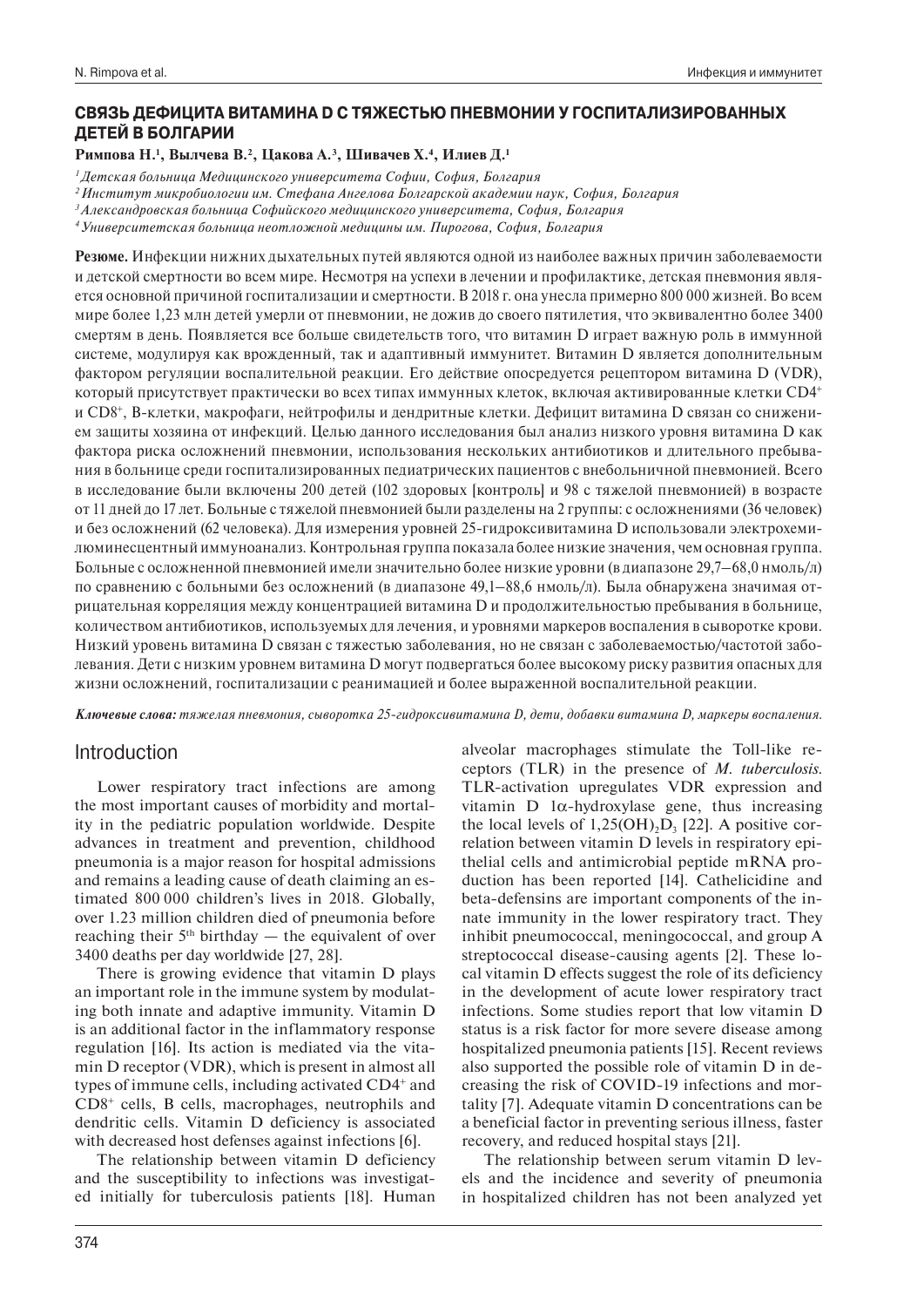in Bulgaria. The aim of this study was to examine whether a low vitamin D status was a risk factor for complications of the disease, the use of multiple antibiotics and a long hospital stay in children with pneumonia. We hypothesized that lower levels of vitamin D contributed to a more severe clinical course of the disease.

# Materials and methods

*Patients characteristics.* The study collection included 200 children aged 11 days to 17 years old from Pulmonology clinic with ICU at the University Children's Hospital, Sofia, from January 2015 to January 2019. A written informed consent was signed by each participant's parent upon enrollment. Ninety-eight children (48 male and 50 female) with severe pneumonia were chosen as study (pneumonia) group. Patients who developed complications, required admission to the ICU and/or surgical treatment were grouped into "complicated pneumonia". All other patients were subgrouped to the "non-complicated-pneumonia". One hundred and two healthy children (54 male and 48 female) selected in an outpatient setting were chosen as the control group. They were compared with the study group by sex and sampling season.

*Immunoassay.* Serum vitamin D levels were measured using Electrochemiluminescence immunoassay (ECLIA) for the *in vitro* determination of 25-hydroxyvitamin D. Information for vitamin D intake prior to measurement was obtained for all the patients. All of them underwent venous puncture and withdrawal of 2–3 ml of blood. Serum was separated and immediately frozen at –20°C until measurement. For determination of the vitamin D status, the following cutoffs were set:  $> 75$  nmol/l — sufficiency; 50— 75 nmol/l — insufficiency; 25–50 nmol/l — deficiency and  $\leq$  25 nmol/l — severe deficiency. These cutoff values were set in accordance with the data, published by the Institute of Medicine (IOM) [23].

*Statistical analysis.* The Spearman correlation coefficient was calculated as described previously using SPSS v.23.0 software [17] and was used to indicate the direction of association. Testing for normality of variables was performed, using Kolmogorov– Smirnov and Shapiro–Wilk tests. The Mann– Whitney U-test and the Kruskal–Wallis test were used to evaluate quantitative data. Range values are presented in brackets.

## **Results**

## **Patients characteristics**

Cases with severe pneumonia were subdivided into groups with and without complications (36 and 62, respectively). Only 6 children in the complicated pneumonia subgroup were found to be vitamin D supplemented. The proportion of supplemented children in the non-complicated pneumonia subgroup was much higher — 44. Complications were mainly pulmonary with parapneumonic effusion (Table 1).

Only 19,6% ( $n = 20$ ) of the healthy children and  $32.6\%$  (n = 32) of pneumonia patients were found to be vitamin D supplemented. Median vitamin D intake in the healthy children group was 200 IU/day, whereas patients in both subgroups were receiving 500 IU — a significantly higher dose than controls by the time of study measurement ( $p = 0.013$ ).

However, the study and control groups differed in age. The average age of the pneumonia group was 4 (2–8) years and the median age of the healthy controls was 7 (4–8) years,  $p = 0.002$ . Exclusion criteria for the children in the control group were history of respiratory symptoms one month prior to enrollment as well as any accompanying chronic disease.

We evaluated the relationship between the inflammatory markers (CRP, erythrocyte sedimentation rate, white blood count) and vitamin D levels in the pneumonia group. We also evaluated the length of hospital stay and duration of antibiotic treatment and looked for correlations with vitamin D status.

### **Overall vitamin D status**

All children included in the study had a median vitamin D level of 52.4 (36.7–72.7) nmol/l, typically in the insufficient range. In the control group half of the children had deficiency. Only 16.7% of the children had sufficient vitamin D concentrations and 33.3% had insufficiency. Surprisingly, sufficient levels were more frequent for children with pneumonia, accounting 33.8%. In the pneumonia group 31.7% had insufficiency and 34.5% had deficiency.

In the pneumonia subgroups the larger proportion of the non-complicated pneumonia patients had sufficiency — 40.3%; deficiency was found in 27.4% and

| <b>Complication</b>   |                                           | <b>Number</b><br>of cases | %    |
|-----------------------|-------------------------------------------|---------------------------|------|
| <b>Pulmonary</b>      | Parapneumonic<br>effusion                 | 24                        | 66.7 |
|                       | <b>Respiratory failure</b>                | 6                         | 16.7 |
|                       | <b>Pneumothorax</b>                       |                           | 2.7  |
|                       | Hydrothorax                               |                           | 2.7  |
|                       | <b>Atelectasis</b>                        |                           | 2.7  |
|                       | <b>Necrotizing</b><br>pneumonia           |                           | 2.7  |
|                       | <b>Sepsis</b>                             |                           | 2.7  |
| <b>Extrapulmonary</b> | <b>Hemolytic uremic</b><br>syndrome (HUS) |                           | 2.7  |
| Total                 |                                           | 36                        | 100  |

#### **Table 1. Types of complications in pneumonia subgroup**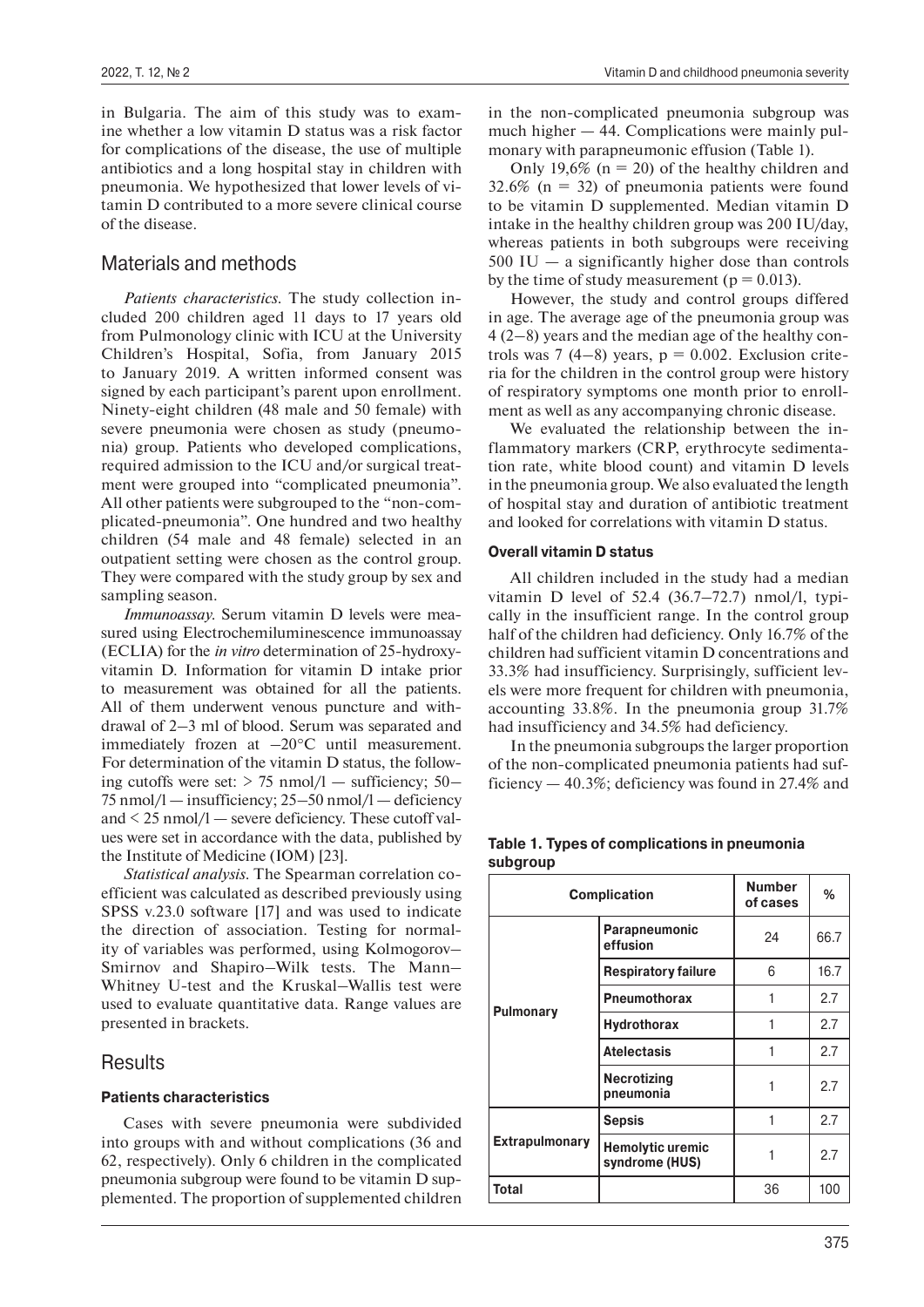

**Figure 1. 25-hydroxyvitamin D level comparison between pneumonia and control group**

insufficiency was present in 32.3%. In the complicated pneumonia group 47.2% had deficiency, 30.6% had insufficiency, and 22.2 had sufficiency.

No gender relationship between vitamin D levels in the pneumonia and control groups was found in this study.

### **Vitamin D levels**

The pneumonia subgroup median 25-hydroxyvitamin D level was  $61.3$   $(40.9-82.0)$  nmol/l, whereas in the control subgroup it was  $49.5$  (33.1–65.8) (Fig. 1). Using the Mann–Whitney U test we found significantly lower vitamin D levels in the control group (mean ranks: 111.75 and 98.6, U = 9147.5, Z =  $-2.269$ ,  $p = 0.007$ ,  $r = 0.19$ ).

#### **Pneumonia subgroups comparison**

Vitamin D levels in the non-complicated and complicated pneumonia subgroups were 63.8 (49.1– 88.6) nmol/l and 50.8 (29.7–68.0) nmol/l, respectively (Fig. 2). Patients who developed complications showed significantly lower levels than patients with no complications (mean ranks  $57.02$  and  $36.54$ , U = 649.5,  $Z = -3.43$ ,  $p = 0.001$ ,  $r = 0.32$ ).

## **Table 2. Comparison between vitamin D serum levels in children, receiving (yes) and not receiving (no) ICU procedures**

| <b>Procedure</b>     |           | n  | <b>Median</b><br>vitamin D, nmol/l | P      |
|----------------------|-----------|----|------------------------------------|--------|
| <b>ICU</b> admission | Yes       | 36 | 50.85                              | 0.001  |
|                      | No        | 62 | 63.85                              |        |
| Oxygen               | Yes       | 21 | 50.90                              | 0.066  |
| supplementation      | <b>No</b> | 77 | 62.15                              |        |
| <b>Mechanical</b>    | Yes       | 6  | 21.16                              | 0.0002 |
| ventilation          | No        | 92 | 62.27                              |        |
|                      | Yes       | 11 | 48.19                              | 0.029  |
| <b>Surgery</b>       | No        | 87 | 62.43                              |        |



**Figure 2. 25-hydroxyvitamin D levels comparison in pneumonia subgroups**

All complicated pneumonia patients were treated in an intensive care setting. Patients with surgical complications and mechanical ventilation were found to have significantly lower vitamin D concentrations in comparison to non-complicated pneumonia patients (Table 2).

Median vitamin D levels in all types of complications found in the study group are shown on Fig. 3.

ОR for developing complicated pneumonia if 25-hydroxyvitamin D level was below 51 nmol/l was 1.925 times higher (CI 95% 1.15–3.20). Mortality rate due to pulmonary complications in the complicated pneumonia subgroup was 8.3%, accounting for 3 cases. Their vitamin D levels were within the deficiency and severe deficiency state  $-$  9.0 nmol/l, 9.2 nmol/l and 35.3 nmol/l.

This study was not conducted to evaluate seasonal vitamin D variations. However, we compared vitamin D levels in different seasons for the main groups — pneumonia and control, but not for pneumonia subgroups. Statistically, there was no significant difference between vitamin D levels in pneumonia and cotrol groups across seasons (not shown). However, this might be due to the small sample sizes.

#### **Inflammatory markers**

Significant negative correlation between serum vitamin D values and levels of the inflammatory markers — CRP and erythrocyte sedimentation rate (ESR) was found. White blood count (WBC) did not correlate with vitamin D concentrations, though there was a tendency towards higher leucocyte number at lower 25-hydroxyvitamin D level (Table 3).

#### **Hospital stay and duration of antibiotic treatment**

In the study group, significant negative correlation between serum vitamin D levels and lenght of hospital stay, as well as duration of intravenous antibiotic treatment was established (Table 4).

Complicated pneumonia patients had significantly longer hospital stay and thus longer antibiotic therapy than non-complicated pneumonia cases.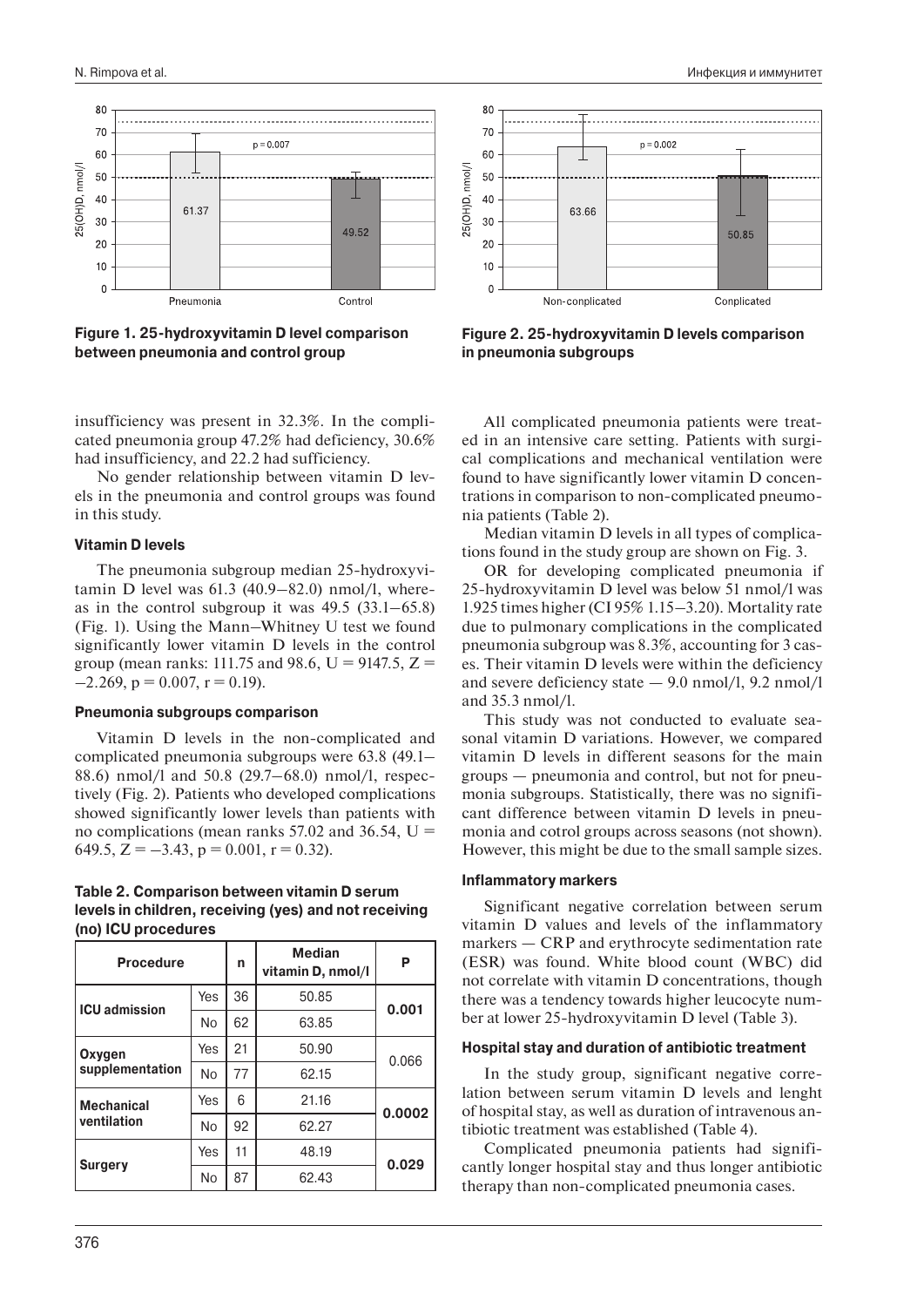

**Figure 3. Vitamin D levels (median values) related to pneumonia complications**

Patients in the complicated pneumonia subgroup had significantly longer hospital stay of 12 days (8– 20), compared to non-complicated pneumonia patients, who were hospitalized for 5 days  $(5-7.5)$ , p = 0.0001.

Median duration of antibiotic treatment in noncomplicated pneumonia patients was 5 days (5–6), whereas complicated pneumonia patients were treated significantly longer  $-10$  days (7–15), p = 0.0001.

#### **Number of antibiotics**

In the pneumonia group  $56\%$  (n = 55) received 1 intravenous antibiotic for treatment, whereas 44%  $(n = 43)$  needed multiple antibiotic treatment.

In the non-complicated pneumonia subgroup 76% ( $n = 47$ ) were treated with monotherapy, whereas  $24\%$  (n = 15) received multiple antibiotic therapy. In the complicated pneumonia subgroup  $22\%$  (n = 8) were treated with monotherapy and 78% ( $n = 28$ ) received multiple antibiotic therapy.

Median vitamin D levels were significantly lower in children, receiving multiple intravenous antibiotic therapy at 51.6 nmol/l, compared to those requiring monotherapy at 64.0 nmol/l ( $p = 0.004$ ).

Frequent respiratory illness was reported for 45%  $(n = 44)$  of the study group and for 21%  $(n = 21)$  of the control group.

## **Discussion**

All 200 children who participated in this study had overall deficient and nsufficient vitamin D levels. This result confirms previously published data by Holick and Palacios on the high prevalence of inadequate vitamin D status among children and adolescents worldwide [9, 10, 19]. Since subjects of this study were chosen not to have underlying conditions known to affect vitamin D production, we assume limited sun exposure and reduced dietary intake and supplementation to be the main causes of this result. It has been recognized hat using sunscreen with SPF 30 might inhibit up to 95% of vitamin D skin production [8].

It has been found that pneumonia occurs throughout the year with a peak frequency in winter, when serum vitamin D concentrations are naturally depleted. In comparison with other studies, vitamin D levels in our healthy subjects are generally low [5, 20, 25]. This might be explained with the fact, that determination of vitamin D status was based mainly on winter serum concentrations. Much of our studied controls, higher than 50%, showed deficient levels. Different studies estimated large variation of vitamin D status within different European countries. In details, Lips et al. concluded that deficiency of vitamin D levels in healthy children in Europe were present in almost as high proportion in Germany (44.5%), Greece (40.5%)

**Table 3. Correlation between vitamin D concentrations and inflammatory markers in all pneumonia patients**

| Value                                                     | CRP, mg/L      | ESR, mm/h | WBC, $n \times 10^9/l$ |
|-----------------------------------------------------------|----------------|-----------|------------------------|
| <b>Median</b>                                             | 32.1           | 32.0      | 11.2                   |
| Range                                                     | $0.38 - 390.0$ | $2 - 15$  | $0.8 - 40.5$           |
| <b>Spearman</b><br>correlation<br>$-0.357$<br>coefficient |                | $-0.237$  | $-0.045$               |
| p-value                                                   | 0.001          | 0.047     | 0.674                  |

| Table 4. Vitamin D levels and duration of hospital |
|----------------------------------------------------|
| stay and intravenous antibiotic therapy in all     |
| pneumonia patients                                 |

| <b>Correlation between</b><br>vitamin D levels | <b>Hospital stay</b><br>(days) | <b>AB-treatment</b><br>i.v. (days) |
|------------------------------------------------|--------------------------------|------------------------------------|
| Median                                         | 7.00                           | 5.50                               |
| Range                                          | $5 - 30$                       | $0 - 21$                           |
| <b>Spearman correlation</b><br>coefficient     | $-0.238$                       | $-0.254$                           |
| p-value                                        | 0.018                          | 0.013                              |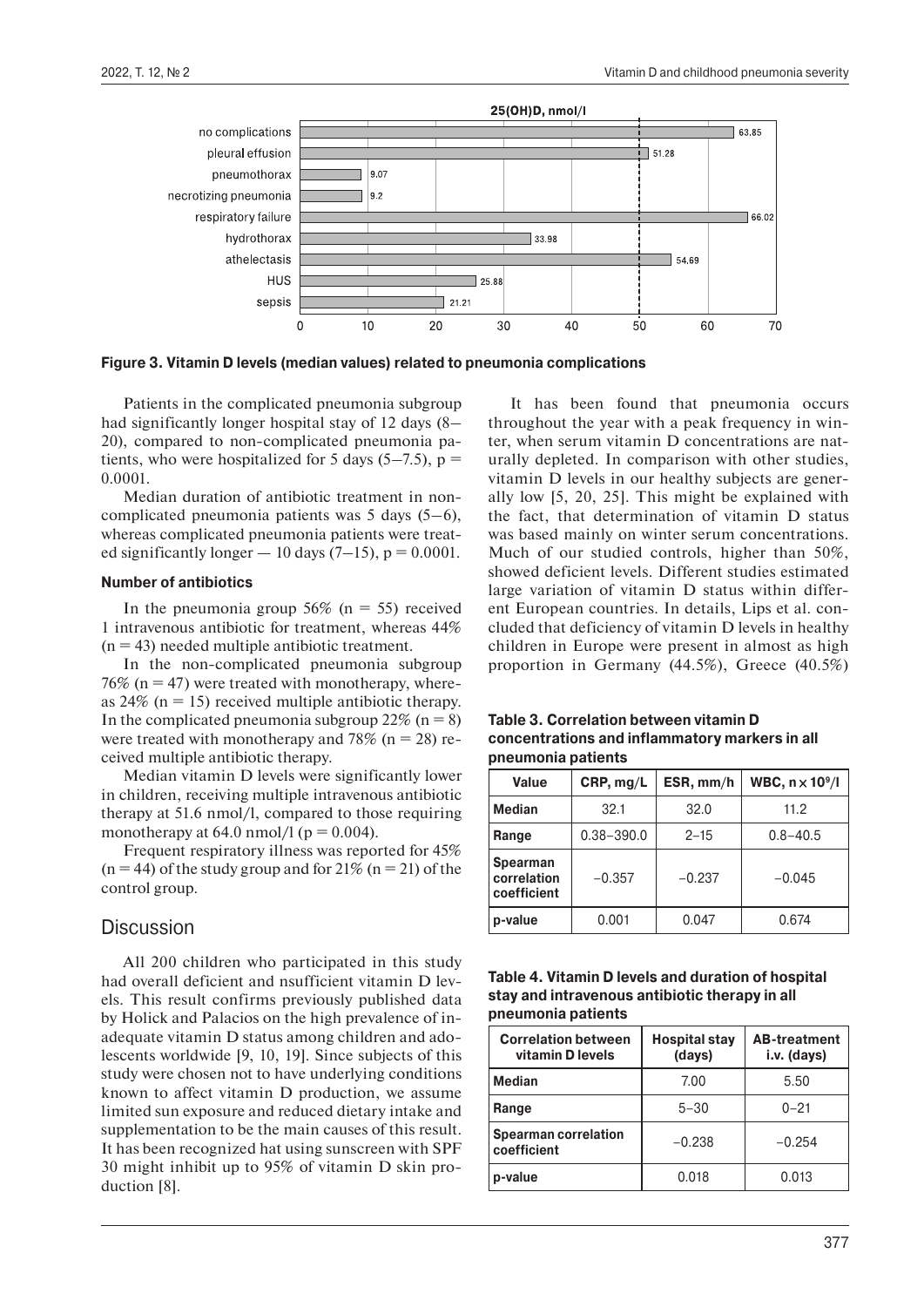and UK (56.4%), but not in Romania (29%) may be due to the low age range of the examined children (0–3 years), where supplementation was wide spread and a major factor for maintaining adequate levels [4, 13].

Supplemented children in the study group were a larger number than supplemented controls. Thus, vitamin D levels in patients were significantly higher than healthy controls. Median vitamin D intake was 500 IU/day for the pneumonia patients vs only 200 IU/day for controls. The latter doses are lower than recommended by the IOM [23]. This result highlights the importance of supplementation in elevating and maintaining adequate vitamin D status. In this study, however, supplementation proves not to be sufficient.

Since vitamin D serum levels were higher in patients, compared to controls, we assumed that vitamin D status was not a major factor for pneumonia incidence. Vitamin D status, however might be a factor for disease severity, since cases with pneumonia complications had significantly lower vitamin D levels, than non-complicated pneumonia patients. Complicated pneumonia patients had insufficient vitamin D levels along with significantly elevated inflammatory markers, causing usage of multiple antibiotics and prolonged length of hospital stay for adequate treatment and observation.

In terms of laboratory tests, the most important for assessing the severity of pneumonia are C-reactive protein (CRP) and the parallel leukocyte count, DCC and ESR. CRP is one of the generally accepted markers in clinical practice, reflecting the magnitude of the activity of inflammatory processes and tissue damage. According to Van den Berghe et al., the inflammatory markers, among which CRP, ESR and WBC levels were negatively correlated with vitamin D concentrations. In the conditions of active inflammation, vitamin depletion, as well as increase or decrease of the inflammatory response parallel processes are completely possible [26].

High dose supplementation in the course of treatment of pneumonia did not lower inflammatory markers, but reduced disease relapses. Although the degree of inflammatory response is known to vary individually due to factors unrelated to vitamin D status, we hypothesize that our results are consistent with the immunomodulatory role of vitamin D in infectious diseases. 25-hydroxyvitamin D increases the antimicrobial peptide synthesis in lungs. In addition, it induces the switch of Th1 to a more regulatory Th2 type of immune response [18]. Thus, adequate 25-hydroxyvitamin D concentration could be protective against the adverse physiologic effects that occur in excessive inflammatory areas. [3, 12, 22, 26]

Our observational study has indicated that there is an association between low serum vitamin D levels and elevated markers of inflammation at presentation of the disease acute pneumonia but we

378

cannot answer the question of whether decreased vitamin D levels lead to or cause increased inflammatory activity.

We also found high incidence of life-threatening complications, requiring ICU-treatments, surgical interventions and mechanical ventilation to be significantly correlated to vitamin D insufficient levels. Patients with pulmonary complications – parapneumonic effusion, hydrothorax, pneumothorax and necrotizing pneumonia had profound vitamin D deficiency, suggesting that there might be association between low vitamin D status and impairment of the local immune defense in lung parenchyma. Patients developed respiratory failure did not show lower vitamin D levels. This might be due to other factors, such as anatomical features of pediatric patients, including low chest wall compliance – important factor in the development of respiratory failure. Correlation between vitamin D deficiency and severity in hospitalized pneumonia patients was found by Sakka, De Oliveira and Inamo, showing similar results [1, 11, 24]

The chances of developing complicated pneumonia when serum levels are below 51 nmol/l are quite small in this study. However, complications were major and associated with multiple use of antibiotics, longer therapy, and prolonged hospital stay.

Pneumonia is widely recognized as a leading cause of death among the pediatric population under the age of 5, especially in developing countries. Vitamin D may be important for an adequate immune response in developing lungs, especially in the setting of infection. Children with low levels of vitamin D were likely to have higher inflammatory markers and might be at higher risk of developing lifethreatening complications. Whether vitamin D supplementation is helpful in preventing complications of pneumonia or in reducing inflammatory markers in children is a matter of further large scale studies.

We found high rates of insufficient and deficient vitamin D levels in all participants. Attention should be paid to supplementation of healthy children. Serum 25-hydroxyvitamin D concentrations were not related to pneumonia incidence. However, low vitamin D levels were associated with disease severity. Children with low levels of vitamin D might be at higher risk for developing life-threatening complications, higher inflammatory response at presentation, ICU-admission, usage of more than one antibiotics and prolonged hospital stay.

## Acknowledgements

The authors thank the Health Insurance Fund Doverie and Medcross Outpatient Care Centers for providing the controls group. We are grateful to the medical personnel at the Children's Hospital of the Medical University of Sofia, Pediatric Surgery Clinic at the N.I. Pirogov University Hospital for Emergency Medicine.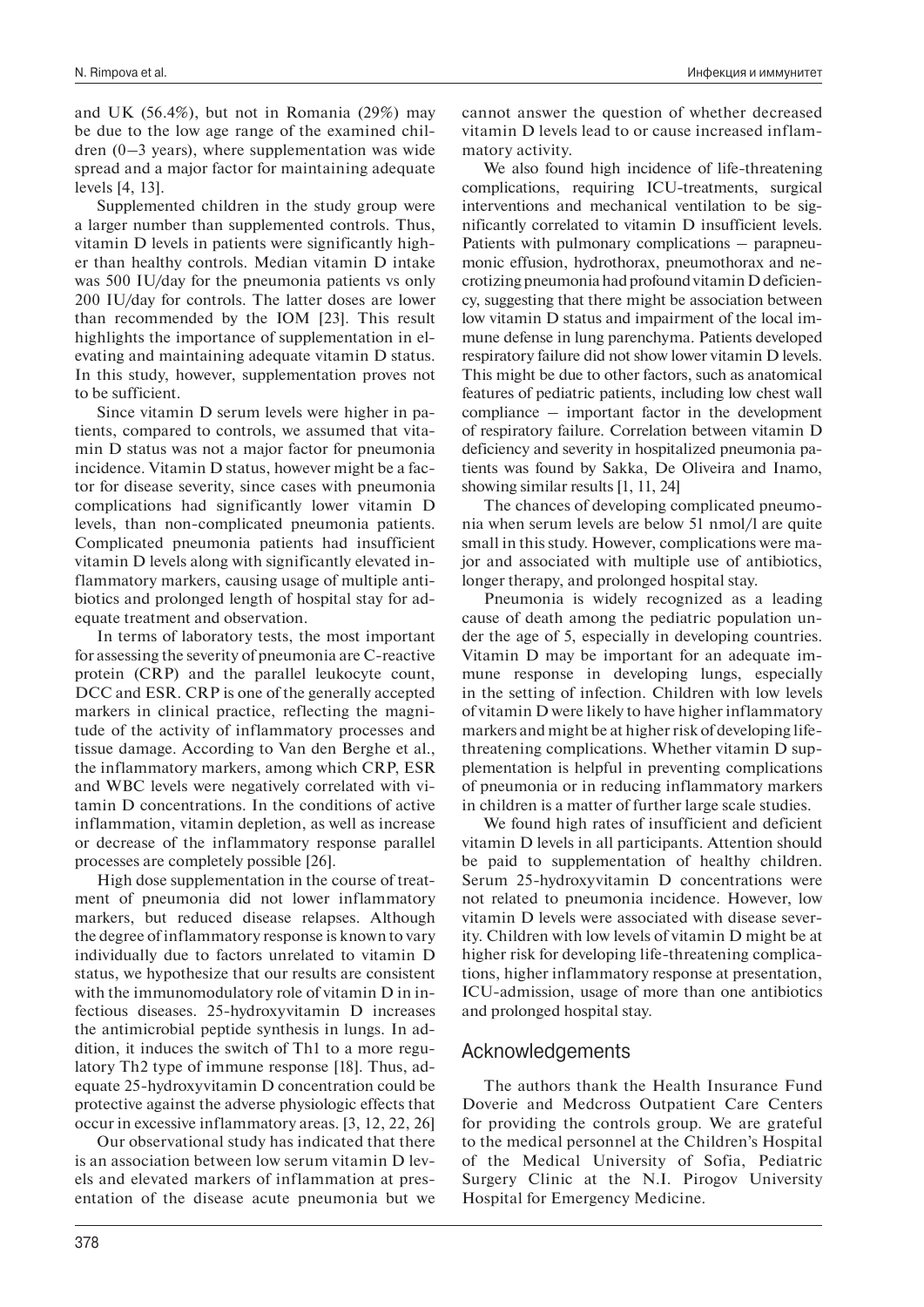# **References**

- 1. De Oliveira C., Biddulph J.P., Hirani V., Schneider I.J.C. Vitamin D and inflammatory markers: cross-sectional analyses using data from the English Longitudinal Study of Ageing (ELSA). *J. Nutr. Sci., 2017, vol. 6: e1. doi: 10.1017/jns.2016.37*
- 2. De Smet K., Contreras R. Human antimicrobial peptides: defensins, cathelicidins and histatins. *Biotechnol. Lett., 2005, vol. 27, no. 18, pp. 1337–1347. doi: 10.1007/s10529-005-0936-5*
- 3. Dhungel A., Alam M. Efficacy of vitamin D in children with pneumonia: a randomized control trial study. *Janaki Med. Coll. J. Med. Sci., 2016, vol. 3, no. 1, pp. 5–13. doi: 10.3126/jmcjms.v3i1.15369*
- 4. Ene M.C., Tertiu O., Vrancianu O., Chifiriuc M. Vitamin D status in adult and pediatric Romanian population. *Rom. Arch. Microbiol. Immunol., 2018, vol. 77, no. 3, pp. 198–212. doi: 10.1371/journal.pone.0128010*
- 5. Esposito S., Lelii M. Vitamin D and respiratory tract infections in childhood. *BMC Infect Dis., 2015, vol. 15: 487. doi: 10.1186/ s12879-015-1196-1*
- 6. Gois P.H.F., Ferreira D., Olenski S., Seguro A.C. Vitamin D and infectious diseases: simple bystander or contributing factor? *Nutrients, 2017, vol. 9, no. 7: 651. doi: 10.3390/nu9070651*
- 7. Grant W.B., Lahore H., McDonnell S.L., Baggerly C.A., French C.B., Aliano J.L., Bhattoa H.P. Evidence that Vitamin D supplementation could reduce risk of influenza and COVID-19 infections and deaths. *Nutrients, 2020, vol. 12, no. 4: 988. doi: 10.3390/ nu12040988*
- 8. Holick M.F. Vitamin D deficiency. *N. Engl. J. Med., 2007, vol. 357, no. 3, pp, 266–281. doi: 10.1056/NEJMra070553*
- 9. Holick M.F. Vitamin D: extraskeletal health. *Rheum Dis. Clin. North. Am., 2012, vol. 38, no. 1, pp. 141–160. doi: 10.1016/ j.rdc.2012.03.013*
- 10. Hossein-Nezhad A., Holick M.F. Optimize dietary intake of vitamin D: an epigenetic perspective. *Curr. Opin. Clin. Nutr. Metab. Care, 2012, vol. 15, no. 6, pp. 567–579. doi: 10.1097/MCO.0b013e3283594978*
- 11. Inamo Y., Hasegawa M., Saito K., Hayashi R., Ishikawa T., Yoshino Y., Hashimoto K., Fuchigami T. Serum vitamin D concentrations and associated severity of acute lower respiratory tract infections in Japanese hospitalized children. *Pediatr. Int., 2011, vol. 53, no. 2, pp. 199–201. doi: 10.1111/j.1442-200x.2010.03224.x*
- 12. Landry A., Docherty P., Ouellette S., Cartier L.J. Causes and outcomes of markedly elevated C-reactive protein levels. *Can. Fam. Physician., 2017, vol. 63, no. 6, pp. e316–e323.*
- 13. Lips P., Cashman K.D., Lamberg-Allardt C., Bischoff-Ferrari H.A., Obermayer-Pietsch B., Bianchi M.L., Stepan J., El-Hajj Fuleihan G., Bouillon R. Current vitamin D status in European and Middle East countries and strategies to prevent vitamin D deficiency: a position statement of the European Calcified Tissue Society. *Eur. J. Endocrinol., 2019, vol. 180, no. 4, pp. 23–54. doi: 10.1530/EJE-18-0736*
- 14. Liu P.T., Stenger S., Li H., Wenzel L., Tan B.H., Krutzik S.R., Ochoa M.T., Schauber J., Wu K., Meinken C., Kamen D.L., Wagner M., Bals R., Steinmeyer A., Zügel U., Gallo R.L., Eisenberg D., Hewison M., Hollis B.W., Adams J.S., Bloom B.R., Modlin R.L. Toll-like receptor triggering of a vitamin D-mediated human antimicrobial response. *Science, 2006, vol. 311, no. 5768, pp. 1770–1773. doi: 10.1126/science.1123933*
- 15. Mamani M., Muceli N., Ghasemi Basir H.R., Vasheghani M., Poorolajal J. Association between serum concentration of 25-hydroxyvitamin D and community-acquired pneumonia: a case-control study. *Int. J. Gen. Med., 2017, vol. 10, pp. 423–429. doi: 10.2147/IJGM.S149049*
- 16. Martens P.-J., Gysemans C., Verstuyf A., Mathieu C. Vitamin D's effect on immune function. *Nutrients, 2020, vol. 12, no. 5: 1248. doi: 10.3390/nu12051248*
- 17. Mukaka M.M. Statistics corner: a guide to appropriate use of correlation coefficient in medical research. *Malawi Med. J., 2012, vol. 24, no. 3, pp. 69–71.*
- 18. Nnoaham K.E., Clarke A. Low serum vitamin D levels and tuberculosis: a systematic review and meta-analysis. *Int. J. Epidemiol., 2008, vol. 37, no. 1, pp. 13–19. doi: 10.1093/ije/dym247*
- 19. Palacios C., Gonzalez L. Is vitamin D deficiency a major global public health problem? *J. Steroid Biochem. Mol. Biol., 2014, vol. 144, pt. A, pp. 38–45. doi: 10.1016/j.jsbmb.2013.11.003*
- 20. Pilz S., Rutters F., Dekker J.M. Disease prevention: vitamin D trials. *Science, 2012, vol. 338, no. 6109: 883. doi: 10.1126/ science.338.6109.883-c*
- 21. Pletz M.W., Terkamp C., Schumacher U., Rohde G., Schütte H., Welte T., Bals R.; CAPNETZ-Study Group. Vitamin D deficiency in community-acquired pneumonia: low levels of 1,25(OH)2 D are associated with disease severity. *Respir. Res., 2014, vol. 15, no. 1: 53. doi: 10.1186/1465-9921-15-53*
- 22. Rolf L., Muris A.H., Hupperts R., Damoiseaux J. Vitamin D effects on B cell function in autoimmunity. *Ann. N.Y. Acad. Sci., 2014, vol. 1317, pp. 84–91. doi: 10.1111/nyas.12440*
- 23. Ross A.C., Manson J.E., Abrams S.A., Aloia J.F., Brannon P.M., Clinton S.K., Durazo-Arvizu R.A., Gallagher J.C., Gallo R.L., Jones G., Kovacs C.S., Mayne S.T., Rosen C.J., Shapses S.A. The 2011 report on dietary reference intakes for calcium and vitamin D from the Institute of Medicine: what clinicians need to know. *J. Clin. Endocrinol. Metab., 2011, vol. 96, no. 1, pp. 53–58. doi: 10.1210/jc.2010-2704*
- 24. Sakka A.S.E., Iman S.S., Amer H.A., Moustafa S.A. Vitamin D deficiency and low hemoglobin level as risk factors for severity of acute lower respiratory tract infections in Egyptian children: a case-control study. *Egypt. Pediatr. Assoc Gaz., 2014, vol. 62, pp. 1–7. doi: 10.1016/j.epag.2013.12.001*
- 25. Şişmanlar T., Aslan A.T., Gülbahar Ö., Özkan S. The effect of vitamin D on lower respiratory tract infections in children. *Turk. Arch. Pediatr., 2016, vol. 51, no. 2, pp. 94–99. doi: 10.5152/TurkPediatriArs.2016.3383*
- 26. Van den Berghe G., Van Roosbroeck D., Vanhove P., Wouters P.J., De Pourcq L., Bouillon R. Bone turnover in prolonged critical illness: effect of vitamin D. *J. Clin. Endocrinol. Metab., 2003, vol. 88, no. 10, pp. 4623–4632. doi: 10.1210/jc.2003-030358*